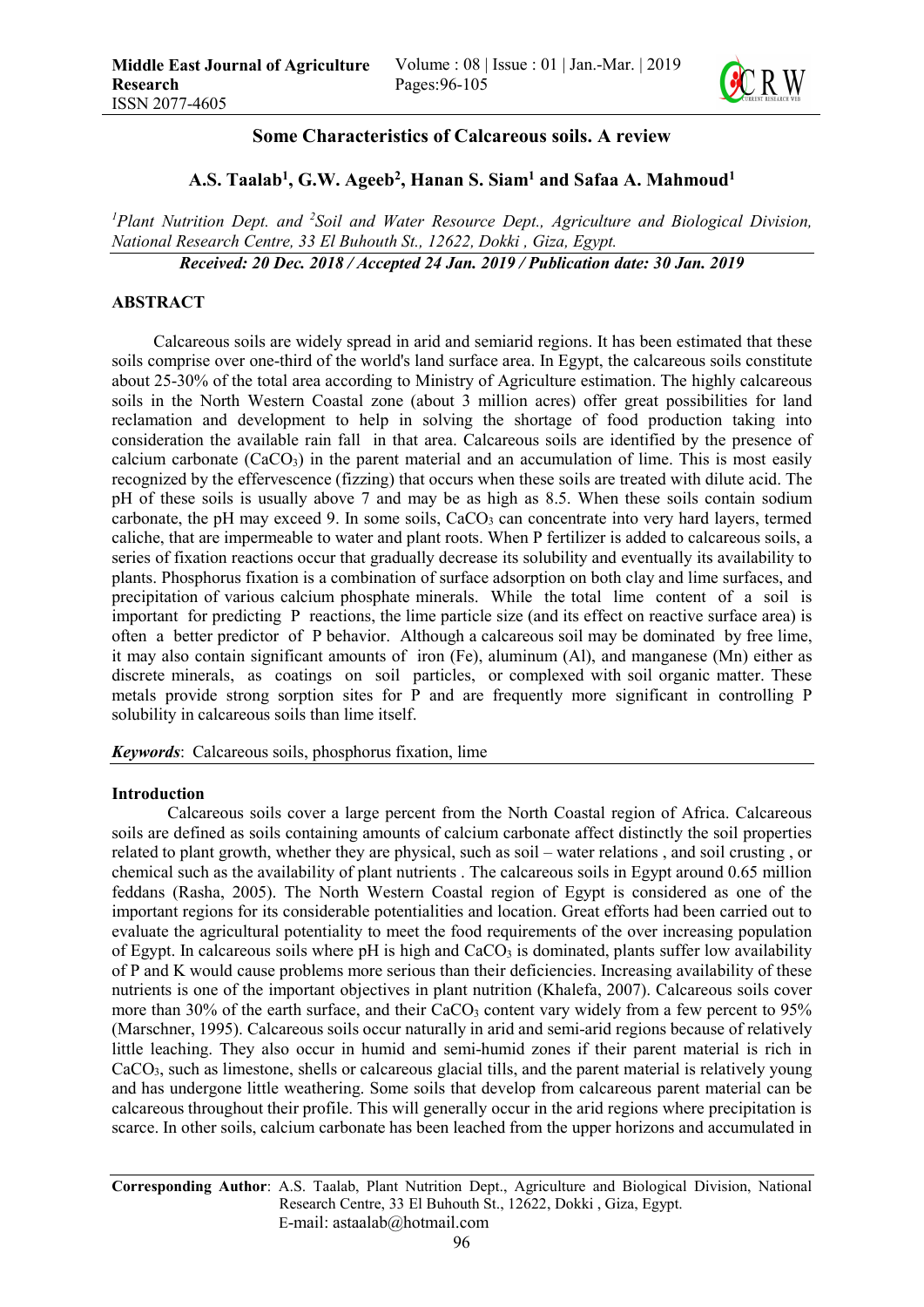B or C horizons. These lower  $CaCO<sub>3</sub>$  layers can be brought to the surface after deep soil cultivation (Brady and Weil, 1999).

Many scientists discussed the definition of Calcareous soils as Elgabaly, (1973) who said that calcareous soils contain high levels of calcium carbonate  $(CaCO<sub>3</sub>)$  that affects soil properties related to plant growth, such as soil water relations and the availability of plant nutrients. Calcareous soils are common in the arid areas of the earth (FAO, 2016) occupying  $>30\%$  of the earth's surface, and their  $CaCO<sub>3</sub>$  content varies from just detectable up to 95% (Marschner, 1995). Calcareous soils are the soils in which a high amount of calcium carbonate dominates the problems related to agricultural land use. They are characterized by the presence of calcium carbonate in the parent material and by a [calcic horizon](http://www.fao.org/ag/agl/agll/prosoil/horglos.htm), a layer of secondary accumulation of carbonates (usually Ca or Mg) in excess of 15% calcium carbonate equivalent and at least 5% more carbonate than an underlying layer. In the World Reference Base (WRB) soil classification system calcareous soils may mainly occur in the Reference Soil Group of Calcisols (FAO, 2016)

#### 1- Characteristics of calcareous soils:

Calcareous soils effervesces when treated with hydrochloric acid. When free carbonates are present, the acid will produce bubbling due to the evolving of  $CO<sub>2</sub>$  gas (Loeppert and Suarez, 1996) as  $CaCO<sub>3</sub> + 2H<sup>+</sup> \leftrightarrow Ca<sup>2+</sup> + CO<sub>2</sub> + H<sub>2</sub>O$ 

In some soils, the calcium carbonate deposits are concentrated into layers that may be very hard and impermeable to water. This is called calishe layer which is a secondary accumulation of carbonates (usually Ca or Mg) in excess of 15 % calcium carbonate equivalent and at least 5 % more carbonate than an underlying layer. In the World Reference Base(WRB) soil classification system calcareous soils may mainly occur in the reference soil group of calicosoil (FAO /AGL., 2000). These calishe layers are formed by rainfall leaching the salts to a particular depth in the soil at which water content is so low that carbonates precipitate (Jackson and Erie, 1973).

Soils can also become calcareous through long period of irrigation with water containing CaCO3 (Hagin and Tucker, 1982). The secondary calcium carbonates are formed under arid and semiarid climatic conditions when the carbonate concentration in soil solution remains high. Accumulation starts in the fine and medium-sized pores at the surface of contact between the soil particles. This accumulation may be rather concentrated in a narrow zone of the solum or more dispersed, depending upon the quantity and frequency of rainfall, topography, soil texture, and vegetation (FAO, 2016)

Calcareous soils are alkaline because of the presence of  $CaCO<sub>3</sub>$ , which dominates their chemistries. Depending on the solubility product of CaCO3, the dissolution results in a high solution  $HCO<sub>3</sub>$  concentration, that buffers the soil in the pH range of 7.5 to 8.5 (Imas, 2000): as CaCO<sub>3</sub> + H<sub>2</sub>O  $\leftrightarrow$  Ca<sup>2+</sup> + HCO<sub>3</sub><sup>-</sup> + OH<sup>-</sup>

As salts dissolve, the cations entering solution are attracted to the exchange sites usually according to valence and mass action. Except for very small amounts of micronutrient cations and some  $NH_4^+$ , it is the Ca, Mg, K and Na ions that dominate the exchange sites. Their abundance parallel the energy of adsorption sequence, with Ca the most abundant and Na the least. The calcareous soils have 100% base saturation and calcium is the dominant cation on the exchange complex and in soil solution (Loeppert and Suarez, 1996). The cation exchange capacity of a calcareous soil (C horizon) developed from loess of Iowa was reported to be saturated 67% by Ca, 30% by Mg, 2% by K, and 1% by Na (Foth and Ellis, 1988).

As a result of calcareous soils development in regions of low rainfall (irrigated areas), one of the main agricultural constraints is the potential of water availability. The quality of irrigation water is the cause of many management problems. Almost, all waters used for irrigation contain inorganic salts in solution. These salts may accumulate in considerable amounts within the soil profile to such concentrations that may modify the soil structure, decrease the soil water permeability and seriously injure plant growth. Crusting of the surface may affect not only infiltration and soil aeration but also the emergence of seedlings. Cemented conditions of the subsoil layers may hamper root development and water movement characteristics.

Particle size distribution, surface area and reactivity are important properties of soil carbonates which influence soil pedogenic, chemical, and rhizosphere processes (Loeppert and Suarez. 1996). Calcium carbonate provides a reactive surface for adsorption and precipitation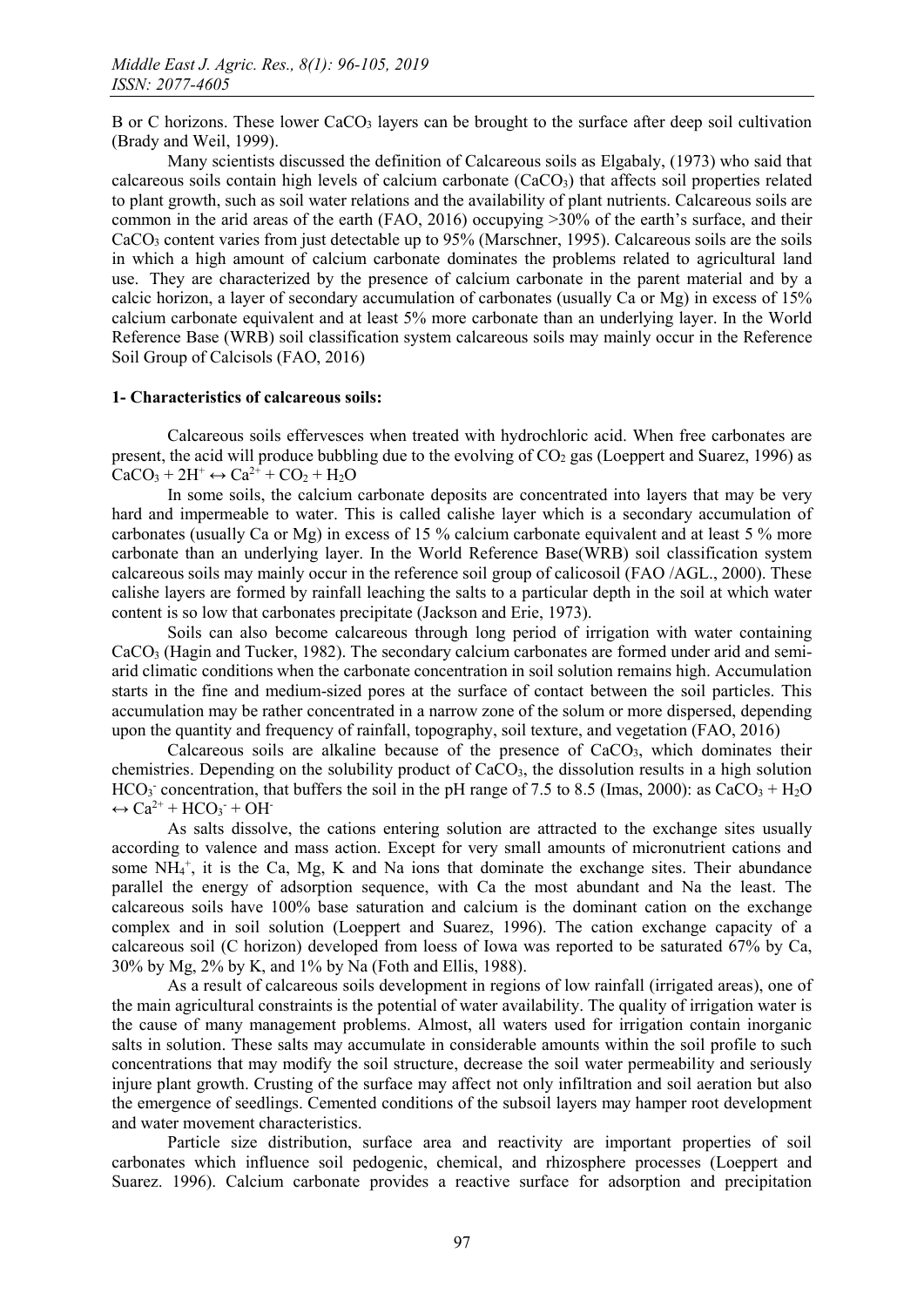reactions, for example, phosphate, micronutrients such as zinc and dissolved organic compounds (Saleh *et al.,* 1998). Carbonate reactivity influences the rate of volatilization of ammonia (Ryan *et al.,* 1981). Carbonate affects also rhizosphere processes, especially those in which acidification is an important factor. For example, the Fe-deficiency response of dicotyledons involves the oxidation of protons and acidification of the rhizosphere.

Reported symptoms of impaired nutrition in calcareous soils are chlorosis and stunted growth. This is attributed to the high pH of soil solution and reduced nutrient availability. Improved nutrition management is required to grow crops successfully on calcareous soils. Fertilizer management on calcareous soils differs from that on non calcareous soils because of the effect of soil pH on soil nutrient availability and chemical reactions that affect the loss or fixation of some nutrients. The presence of  $CaCO<sub>3</sub>$  directly or indirectly affects the chemistry and availability of nitrogen, phosphorus, iron, zinc, magnesium, calcium, potassium and copper (Marschner, 1995). The availability of phosphorus is reduced by the level of calcium and magnesium that are associated with carbonates. In addition, iron, zinc and magnesium deficiencies are common in soils that have high CaCO<sub>3</sub> due to reduced solubility at alkaline pH values (Marchner, 1995).

Soil properties control dynamics of P in soil. Calcareous soils strongly retain P and consequently establish low P concentration in soil solution (Sharif *et al.,* 2000). The various climatic conditions have resulted in a variety of forms of calcite precipitated at various depths in the different soil types, as many be observed partly in the field and more completely under the microscope. The semi arid climate removes  $Ca^{2+}$  ions from the soil solution by precipitating carbonate, and also causes the exchangeable sodium percent and sodium adsorption ratio to increase with depth (Pal *et al.,* 2001). Phosphorus is primary nutrient and it is required to maintain its optimum supply in the soil for better plant nutrition. Therefore, it is most studied element but the least understood due to its complex chemistry is the soil plough layer. However, much of the phosphate in soil is not available to plants. Alkaline calcareous soils retain phosphorus as higher calcium compounds of lower solubility through a chemical reaction with soil constituent especially Ca and free lime and cause severs loss of this nutrient (Prasetyo *et al.,* 2001).

The phosphorus losses are rapid during initial stages but the intensity of P fixation decreased with the increase in time. The higher soluble phosphate fertilizers are more porn to their fixation because they are more active to chemical reaction with the constituent of the soil. The available phosphorus content decreased with the increase in time (Indiati *et al.,* 1999. and McLaughlin *et al.,* 2003). Many definitions of calcareous soils were proposed in the last years. These definitions were mainly depending on the chemical properties and the total  $CaCO<sub>3</sub>$  content regardless the active  $CaCO<sub>3</sub>$ content and the physical and hydraulic properties of these calcareous soils. (Shawky et al.,2004). The study of phosphorus sorption of calcareous soils is an important factor for development of successful fertilizer and manure management practices (Leytem and Westerman, 2003). The soil characteristics influencing P sorption include: clay content, organic matter, pH, soil texture , Fe, Al and Ca content (Hedley and McLaughlin, 2005). Soil properties that affect the rate of phosphate retention in 28 contrasting calcareous soils from different geographical regions (14 soils from western Azerbaijan in Iran (WAI) and 14 soils from Western Australia in Australia (WAA). The results showed that the mean apparent recoveries of applied available P ( Olsen P based recovery ) after 160 days of incubation at field capacity was found to be 7 % for the soils of WAI and 25 % for the soil of WAA.(Samadi., 2006).

## 2- Problems of cultivating calcareous soils:

#### *2. 1. Crust formation:*

Crust formed on the soil's surface is one of the most important component of the soil. This is true in the case of arid, semiarid and the moderate environment as well (Rahmonov, 2006). Gillette proved with his experiments carried out in wind tunnel that surface covered with crust is less vulnerable for wind erosion (Gillette *et al.,* 1982). There are two main types of surface crusts: one of them is formed out in natural way and the other one is formed out by anthropogenic effects. The former one can be divided into two other groups: the one that is formed by moisture (this is called as physical) and the one that has a biological origin (Goossens, 2004). The latter one forms out as a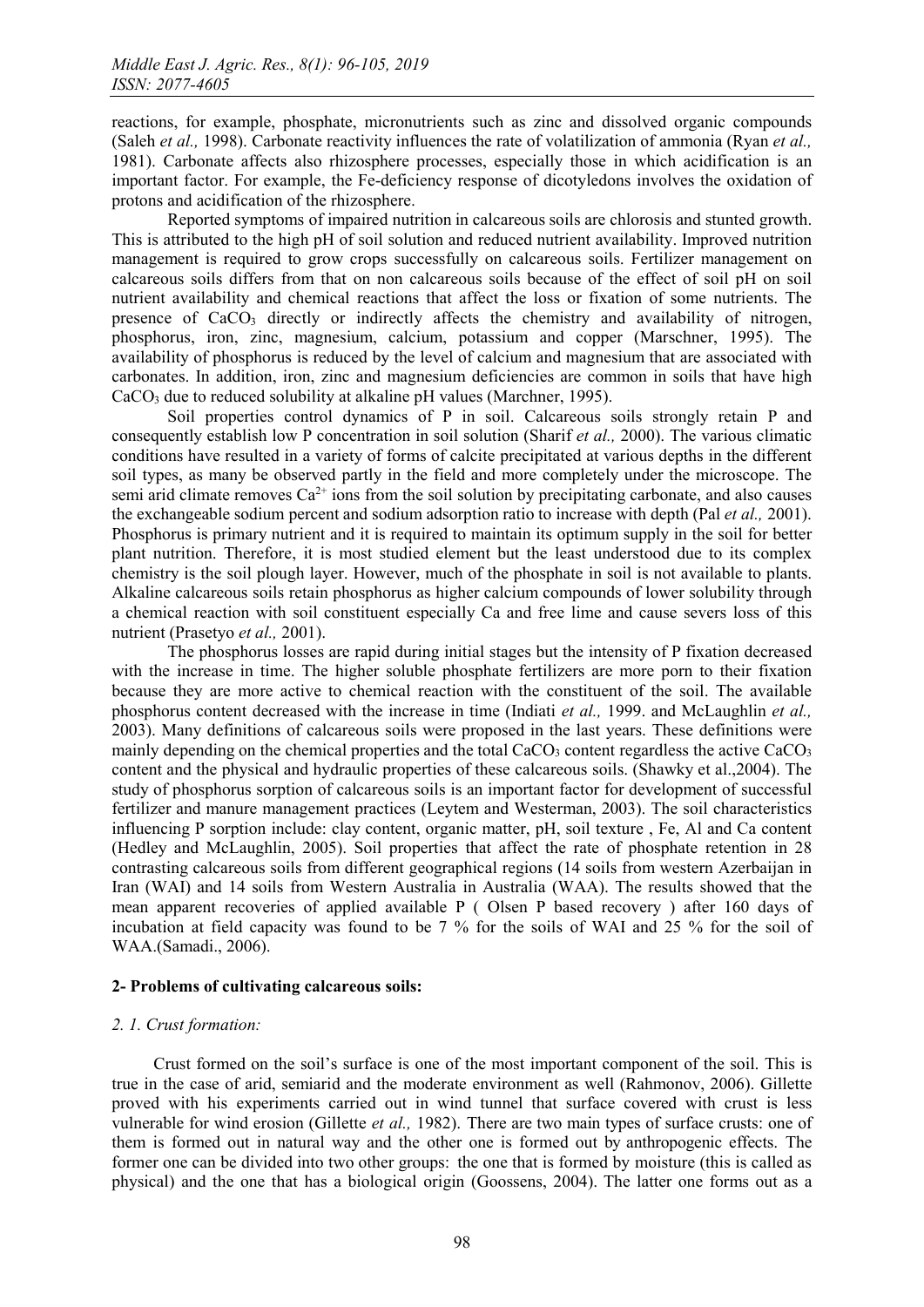result of the cementing effect of different algae, lichens and bacteria living in soil. These microplants can bind soil particles and don't let them start to move and protect them from the bombarding effect of other grains. Excretion of organic matter- for example polysaccharides- can increase the strength of such type of crust.

The biological crusts are important in the arid and semiarid regions, because the vegetation cover is not developed enough to provide the stability of surface (Eldridge, 1998). Investigations carried out in desert regions established that the biological crust has more strength and provide better protection than the other one evolved by the effect of precipitation (Rajot *et al.,* 2003, Zhang *et al.,* 2006).

The formation of crusts is a problem in the carbonate-rich soils newly put under cultivation. Crusting which takes place at the soil surface hinders seedling rate of emergence and percentage. The adverse effect of crust depends on their strength and thickness. Hillel (1986) found that emergence of bean seedlings in fine sandy loam soil was reduced from 100 to 0% when crust strength increased from 108 to 273 mbar whereas the emergence of sweet corn was prevented only when crust strength exceeded 1200 mbar.

Lemos and Lutz (1957) showed that increase in the silt or soil fractions less that 0.1mm, the 2:1 type clay mineral, compaction by rainfall and soil puddling increase crust strength. They showed that the calcareous soils they used became severely crusted and compacted after repeated flooding. They stated that the action of water disperses the soil and reorients the soil particles. Thus, a close compact arrangement resulted when the soil was dried.

#### *2.2. Ammonia Volatilization*

In the soil solution, the ammonia gas is in equilibrium with ammonium ions according to the following reversible reaction:

 $NH_4^+ + OH^- \rightarrow H_2O + NH_3$ 

From the above equation it is obvious that ammonia volatilization will be more pronounced at high pH levels (pH $>7.5$ ). On the other hand, ammonia-gas-producing amendments will drive the reaction to the left, raising the pH of the solution in which they are dissolved. When a moist soil dries, the water is moved from the right-hand side of the equation, again driving the equation to the right, encouraging ammonia volatilization. Compared with NH<sub>3</sub> volatilization loss from N fertilizers, NH<sub>3</sub> loss from N mineralized from organic N is relatively small. Urea hydrolysis can increase soil pH thus encourage NH<sub>3</sub> volatilization. Therefore, in neutral and acidic soils, NH<sub>4</sub>+-N containing fertilizers are less subject to volatilization loss than urea-containing fertilizers. However, in calcareous soils, soil solution pH is buffered at about 7.5, a condition favor volatilization loss for even  $NH_4^+$ -containing fertilizers, for example:

 $(NH_4)$ <sub>2</sub>SO<sub>4</sub> + CaCO<sub>3</sub>  $\rightarrow$  2NH<sub>3</sub> + H<sub>2</sub>O + CO<sub>2</sub> + CaSO<sub>4</sub>

Since CaSO4 is only slightly soluble, the reaction proceeds to the right and NH3 volatilization is favored. Similar reactions occur with other NH<sub>4</sub><sup>+</sup>-containing fertilizers that produce insoluble Ca precipitates (e.g., [NH<sub>4</sub>]<sub>2</sub>HPO<sub>4</sub>). In comparison, volatilization losses are not as great if the NH<sub>4</sub><sup>+</sup>containing fertilizers (e.g., NH<sub>4</sub>NO<sub>3</sub>, NH<sub>4</sub>Cl) produce soluble Ca reaction products.

Ammonia volatilization losses also increase with increasing fertilizer rate and with liquid compared with dry N sources. Volatilization of  $NH_3$  is much greater with broadcast applications compared with subsurface or surface band methods. Immediate incorporation of broadcast N greatly reduces the NH3 volatilization potential.

Soil colloids, both clay and humus, adsorb ammonia gas, so ammonia losses are greatest where low quantities of these colloids are present or where the ammonia is not in close contact with the soil. For these reasons, ammonia loss can be quite large from sandy soils and from alkaline or calcareous soils, especially when the ammonia-producing materials are left at or near the soil surface and when the soil is drying out. High temperatures, as often occur on the surface of the soil, also favor the volatilization of ammonia. Incorporation of manure and fertilizers into the top few centimeters of soil can reduce ammonia losses by 25-75% from those that occur when the material are left on the soil surface.

By the reverse of the ammonia loss mechanism described above, both soil and plants can absorb ammonia from the atmosphere. Thus the soil-plant system can help cleanse ammonia from the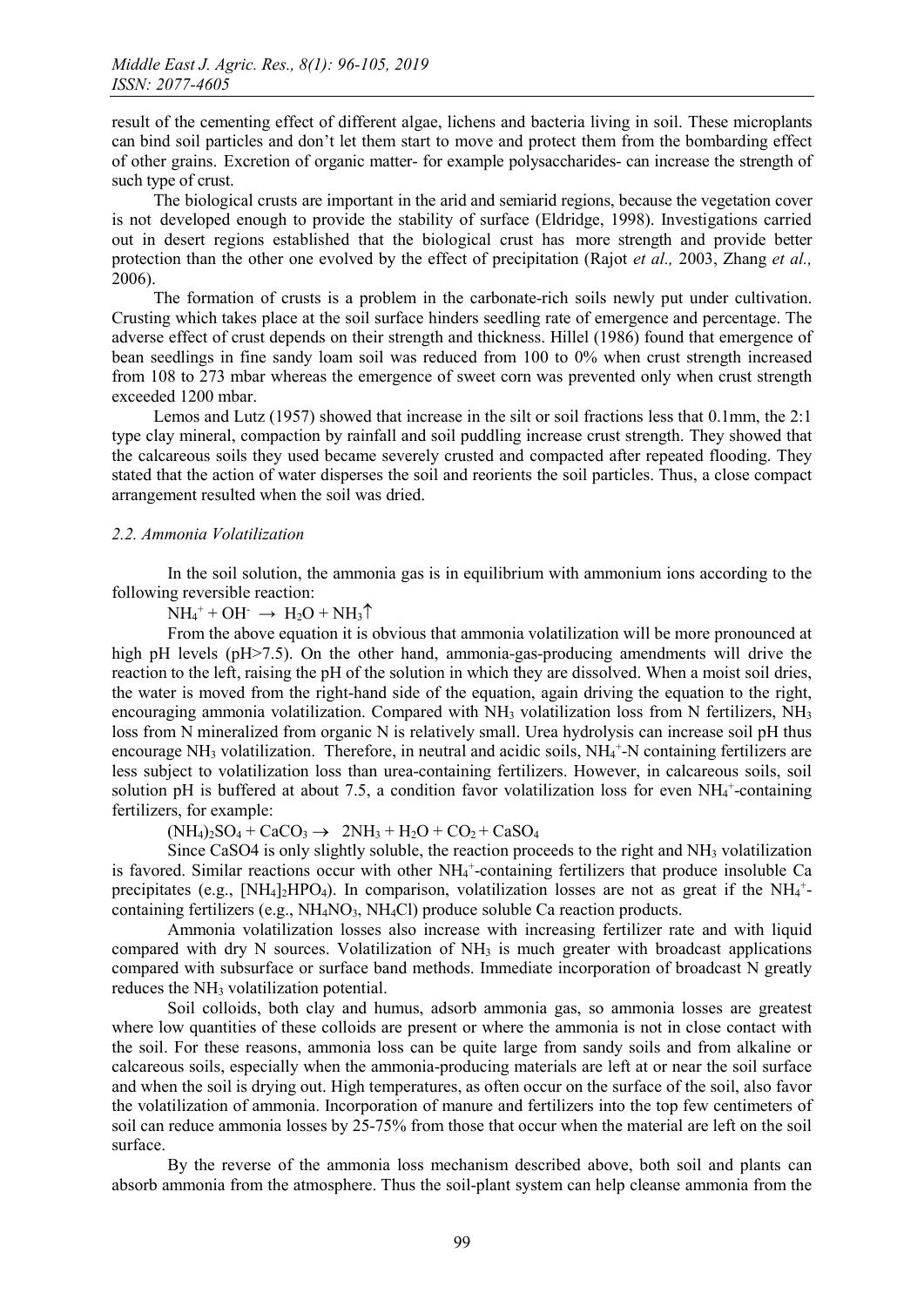air, while deriving usable N for plants and soil microbes. Forests may receive a significant proportion of their N requirements as ammonia carried by wind from fertilized cropland or cattle feedlots located many kilometers away.

#### *2.3. Precipitation of Soluble Phosphate:*

Phosphorus (P) is an essential macronutrient, being required by plants in relatively large quantities  $(\sim 0.2 \text{ to } 0.8\%)$ . Potassium and nitrogen are the only mineral nutrients required in larger quantities than P. Providing adequate P to plants can be difficult, especially in calcareous soil.

Alkaline soil is defined as soil with pH greater than neutral, typically 7.5 to 8.5. Calcareous soil is defined as having the presence of significant quantities of free excess lime (calcium or magnesium carbonate). Lime dissolves in neutral to acid pH soil, but does not readily dissolve in alkaline soil and, instead, serves as a sink for surface adsorbed calcium phosphate precipitation.

The bioavailability of P is strongly tied to soil pH. The formation of iron and aluminum phosphate minerals results in the reduced solubility of P in strongly acidic soil, improving as pH approaches nearly neutral. This maximum solubility and plant availability of P at pH 6.5 declines again as the pH increases into the alkaline range. This effect of reduced P availability in alkaline soil is driven by the reaction of P with calcium, with the lowest solubility of these calcium phosphate minerals at about pH 8. The presence of lime in alkaline soil further exacerbates the P availability problem. The lime in calcareous soil reacts with soil solution P to form a strong calcium phosphate bond at the surface of the lime. These calcareous soils are common in arid and semi-arid regions with little rainfall.

The resulting effect of low P solubility in calcareous soil is relatively poor fertilizer P efficiency. Plants grown in these conditions can be stunted with shortened internodes and poor root systems due to P deficiency. Deficiency symptoms are sometimes observed as a darkening of the leaf tissue, although it is more common to observe yield loss with no readily seen symptom.

Simply adding fertilizer P at "normal" rates and with conventional methods may not result in optimal yield and crop quality (Stark and Westermann, 2003). Several fertilizer P management strategies have been found to improve P nutrition for plants grown in alkaline and calcareous soil, namely: 1) relatively high P fertilizer rates, 2) concentrated P fertilizer bands, 3) complexed P fertilizer, 4) slow release fertilizer P, 5) cation complexing P fertilizer, and 6) balancing P with other nutrients. These methods may be used alone or in various combinations to effectively supply P to plants growing in calcareous soil.

Adsorption and precipitation of P in calcareous soils take place; it is difficult to distinguish between the two mechanisms. The solid phase of adsorbed P in the soils is very complex (Wandruszka, 2006). Due to the surface adsorption and precipitation process, all the fertilizer P applied to soil is not available to plants. The experiments have shown that application of soluble P and concentration of labile P decreased rapidly with time due to reaction with soil, either due to precipitation or adsorption process by Fe oxides and hydroxides in acidic soils and  $CaCO<sub>3</sub>$  in calcareous soils (Pant and Warman, 2000).

Heredia *et al.,* (1997) reported that extractable values were not correlated with adsorption measures. Adsorption and extractions were related to different soil particles that varied according to great group under consideration. Association with different particles was also variable for different great group. Furthermore, coarse texture soil was found to release more P than fine textured soil (Pothuluri *et al.,* 1991). Cumulative release of P had a highly positive relationship with supply parameters irrespective of P level. Soil with slightly lower pH, clay content and CEC did not differ appreciably in respect of adsorption, desorption and supply parameter of P, owing to their similar mineralogical make up. Phosphate reported to be adsorbed on the CaCO<sub>3</sub> surfaces and amorphous or crystalline calcium phosphate precipitate. In addition P in calcareous soils may be adsorbed on the surface of other soil constituent like hydrous oxide, clay and organic matter. The relative importance of these forms of phosphate is contributing to labile P has not been completely defined. Nevertheless, these P forms must provide for the regeneration of solution phase P. Generally, the amount of labile P depends greatly on the amount and the adsorption energy of the P on the soil surfaces and secondly, on the nature and solubility of the dominant compounds occurring in the soil. Although there is no direct proof that  $NaHCO<sub>3</sub>$  extracts all the exchangeable P first and then from non-exchangeable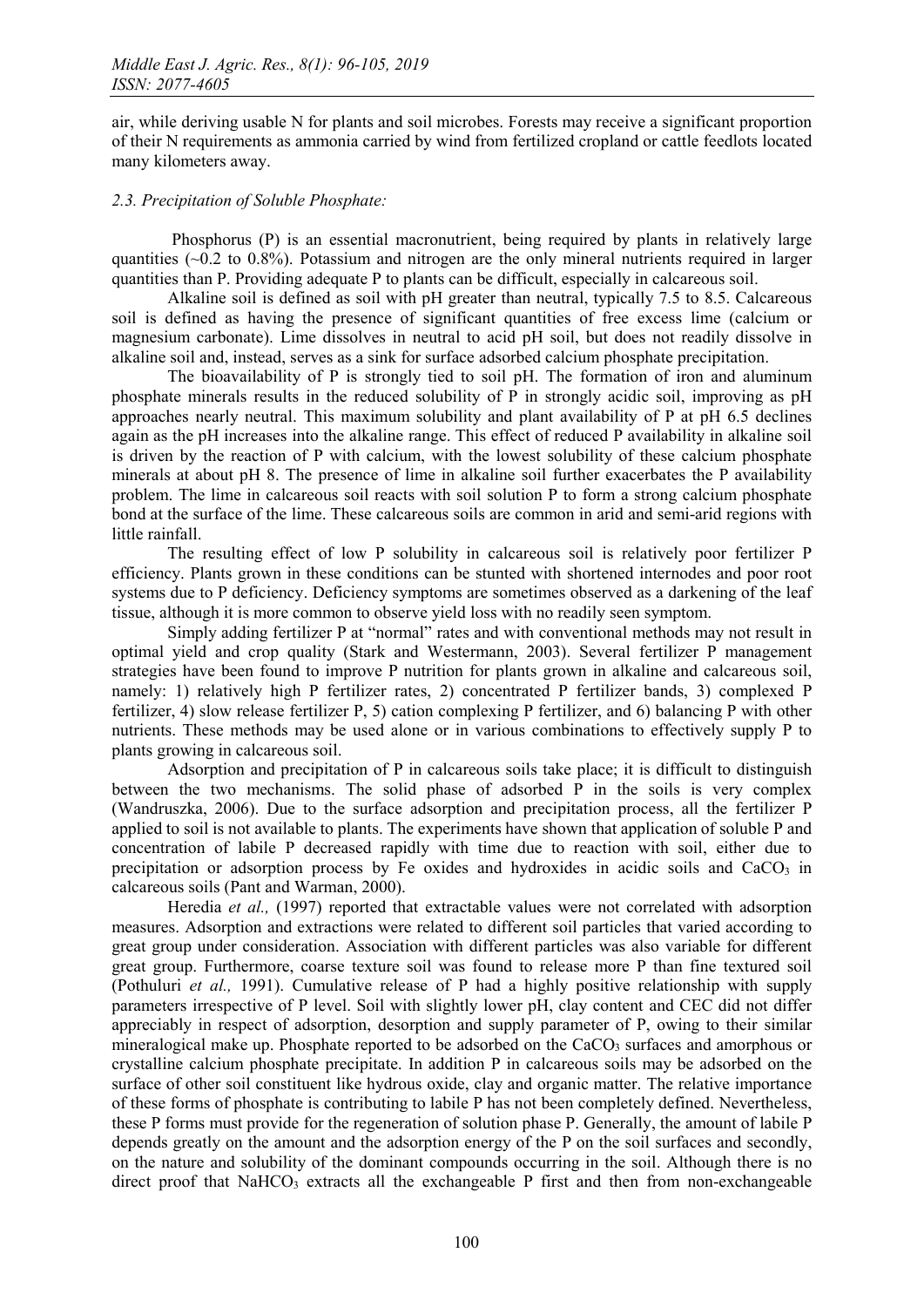specific surface area, P adsorption was decreased and desorption increased, but varied for a given soil with soil P status.

### *2.4. Precipitation of Iron Compounds:*

Iron (Fe) is one of the most studied element in mineral nutrition of plants. Although its relatively high abundance in the earth's cultivated soil, plant iron acquisition is often impaired, a fact resulting in severe crop losses (Tagliavini and Rombola, 2001). According to Lindsay (1995) the total Fe in soils is clearly higher than the soluble Fe required for optimal growth, which is at approximately  $10^{-8}$  M in the soil solution. However, he added that the availability of free Fe (III) in soils is basically low: it depends largely on pH and on redox potential and increases with low soil pH and low redox potential. In calcareous soils, the concentration of free Fe (III) is extremely low (about  $10^{-10}M$ ). Plants grown in calcareous soils suffer from Fe deficiency chlorosis worldwide, frequently showing yellow leaves and older green leaves. Apart from leaf chlorosis, Fe deficient plant may show depressed leaf formation and growth even when the youngest leaves are green (Kosegarten *et al.,* 1998). The frequent finding of high Fe concentrations in chlorotic leaves (Abadia, 1992) as well as fairly high root Fe concentrations is puzzling.

Both total and active soil carbonates, as a dominant active solid phase in calcareous soil, have a significant effect on iron availability. However, Chen and Barak (1982) showed that olive trees grown in southern Spain, for example, were found without discernible Fe chlorosis with calcium carbonate equivalent content of up to  $800 \text{ g kg}^{-1}$  and active carbonate (the carbonate able to react with ammonium oxalate) content of up to 300 g  $kg<sup>-1</sup>$ . These results indicate that olive trees are rather tolerant to Fe deficiency associated with the chemical conditions prevailing in highly calcareous soils. Another study (Loeppen and Haliniark, 1985) found that Fe chlorosis related to properties other than carbonate content and reactivity; the contents of poorly crystalline Fe oxides and silicate clays are among the properties that seem to be related to the occurrence of Fe chlorosis in various plant species. The works carried out by Benitez *et al.* (2002) on the relationships between Fe chlorosis in three olive varieties and soil properties indicated that the leaf chlorophyll content during the growing was poorly correlated with soil carbonate content and reactivity. In contrast, it was significantly correlated with the clay content and with the amounts of Fe extracted with oxalate (Feox), citrate/ascorbate (Feca) and diethylendiaminepentaacetic acid (FeDTPA). They suggested that the content and reactivity of poorly crystalline Fe compounds play an important role in Fe nutrition in calcareous soils.

#### Mechanisms of Iron Uptake:

Marschner and Romheld (1995) mentioned that there is general agreement for existing of at least two distinct root response mechanisms (strategies Figures 1 & 2) to iron (Fe) deficiency in higher plants:

Strategy I: exists in dicotyledenous and monocotyledenous species, with the exception of the gramineous species (grasses). This strategy is characterized by three components; First; an increase in the activity of a plasma membrane-bound reductase "turbo". Second; enhanced rates of  $Fe<sup>3+</sup>$ reductions by protons and corresponding splitting of Fe<sup>3+</sup> chelates at the plasma membrane. Often, the net rate of  $H^+$  extrusion, i.e. acidification of the rhizosphere, is also increased. This acidification facilitates iron uptake by both enhancement of the reductase activity and solubilization of Fe in the rhizosphere. Third; an additional mobilization of sparingly soluble iron in the rhizosphere may occur by release of reducing and /or chelating substances (e.g. phenolics) from the Fe-deficient root in response to the acidification.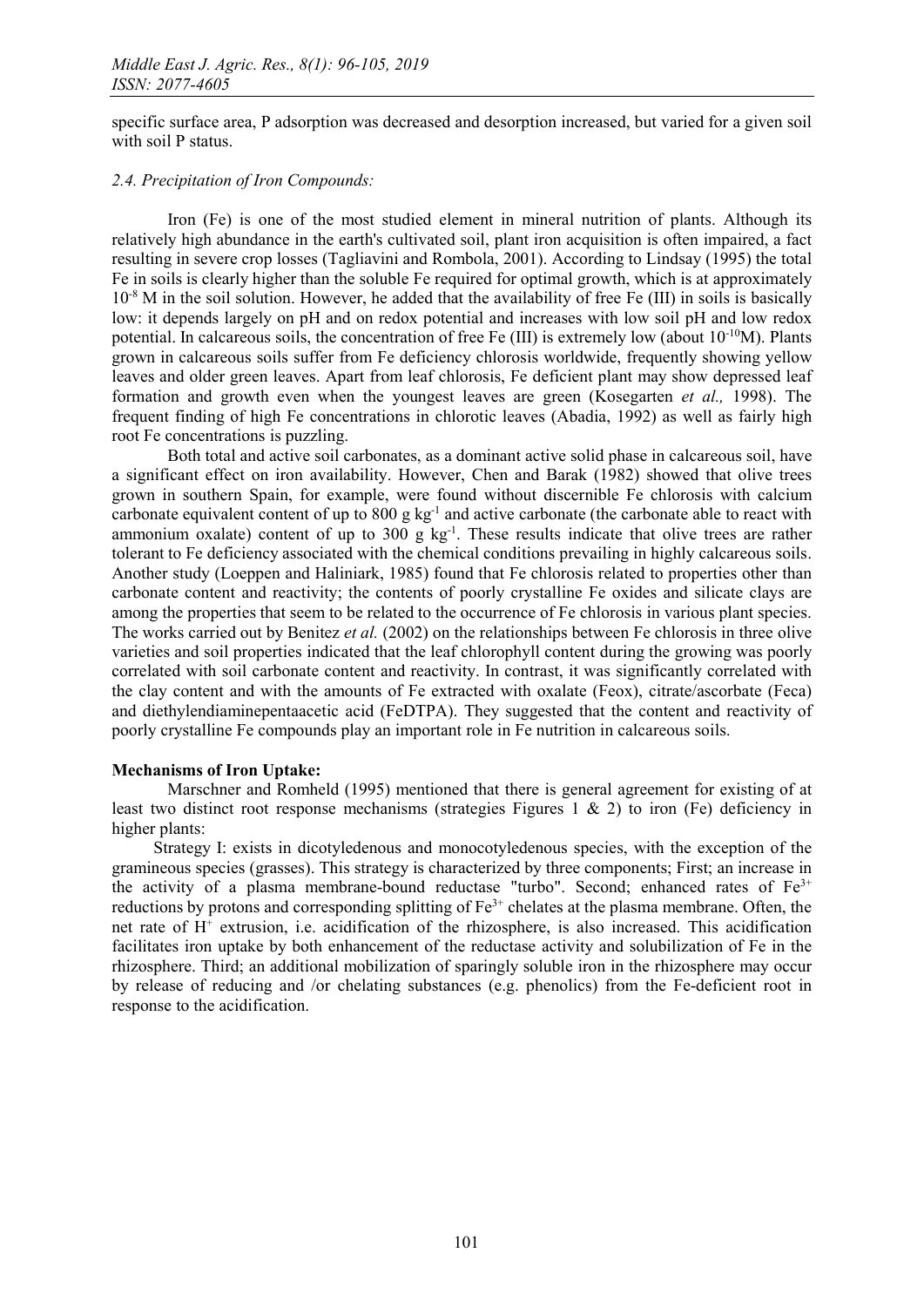

Fig. 1: Strategy I for iron (Fe) deficiency-induced changes in root physiology and rhizosphere chemistry associated with Fe acquisition in plants (modified after Marschner, 1995).

- A. Stimulation of proton extrusion by enhanced activity of the plasmalemma ATP Fe III solubilization in the rhizosphere.
- B. Enhanced exudation of reductants and chelators (carboxylates, phenolics) mediated by diffusion or anion channels Fe solubilization by Fe III complexation and Fe III reduction.
- C. Enhanced activity of plasma membrane (PM)-bound FebIII reductase further stimulated by rhizosphere acidification (A). Reduction of Feb III chelates, liberation of Fe II.
- D. Uptake of Fe II by a PM-bound Fe II transporter.



Fig. 2: Strategy II for root-induced mobilization of iron and other micronutrients (Zn, Mn, Cu) in the rhizosphere of graminaceous plants (modified after Marschner, 1995). Enhanced biosynthesis of mugineic acids (phytosiderophores, PS) in the root tissue.

- A. Biosynthesis of PS
- B. Exudation of PS anions by vesicle transport or via anion channels, charge- balanced by concomitant release of K+.
- C. PS-induced mobilization of FeIII (MnII, ZnII, CuII) in the rhizosphere by ligand exchange.
- D. Uptake of Metal-PS complexes by specific transporters in the plasma membrane.
- E. Ligand exchange between microbial (M) siderophores (SID) with PS in the rhizosphere.
- F. Alternative uptake of microelements mobilized by PS after chelate splitting.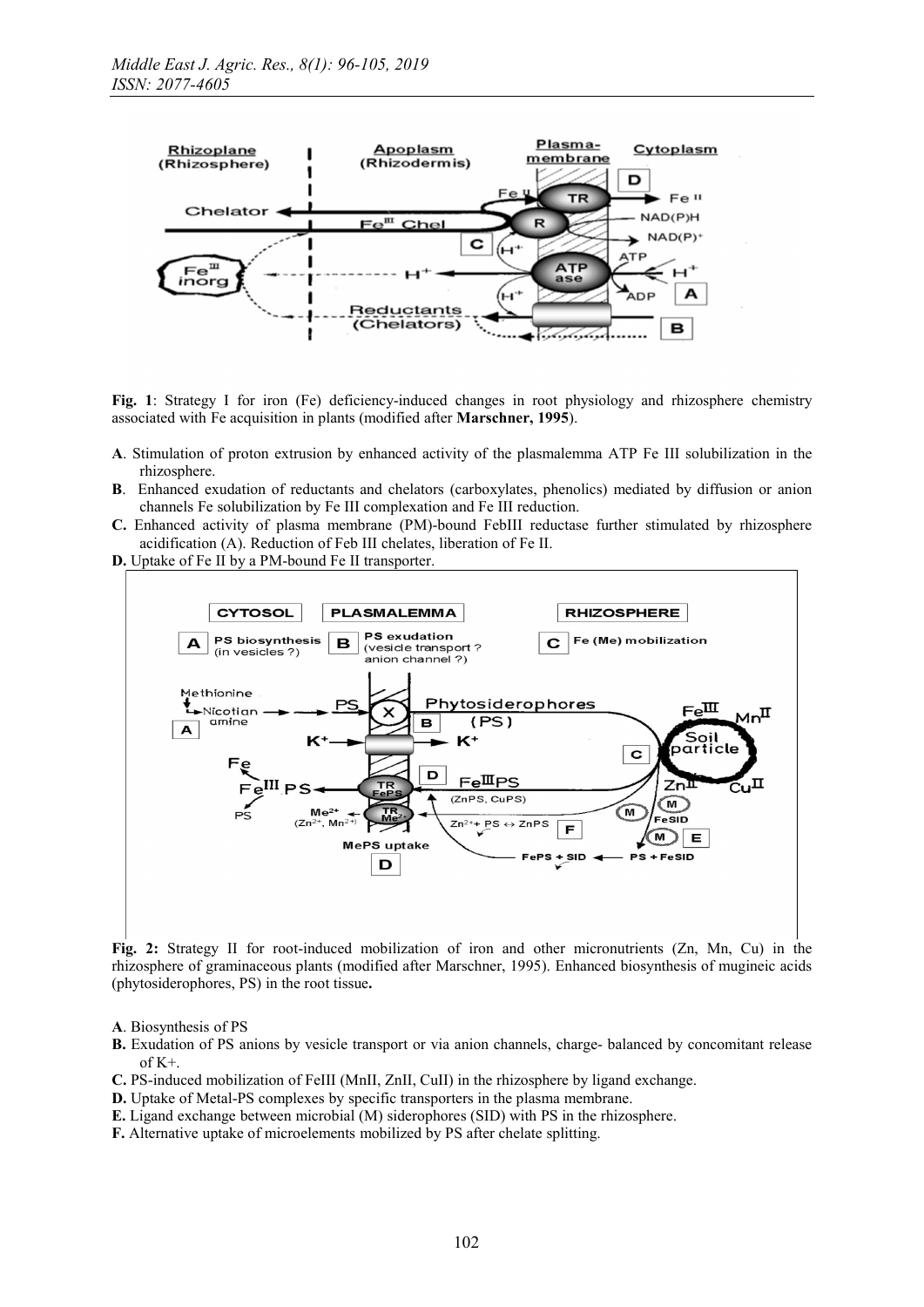Strategy II : has been found only in gramineous species. This strategy is characterized by two main components mainly: First; Fe-deficiency induced enhancement of release of phytosiderophores (non-protein amino acids Figure 3) which mobilize sparingly soluble inorganic  $Fe<sup>3+</sup>$  compound by complexation of  $Fe<sup>3+</sup>$  and formation of Fe-phytosiderophores which are only slightly depressed by high substrate pH and positively correlated to genotypical differences among species in their resistance to "lime induced chlorosis". Second; a highly efficient uptake system for  $Fe^{3+}PS$  which is further activated under Fe-deficiency. The principal differences between strategy I and II have important ecological implications and also require systematic consideration in the development of screening methods for higher resistance to "lime induced chlorosis".



Fig. 3: Structures of some common phytosiderophores

#### References

Abadia, J., 1992. Leaf responses to Fe deficiency: A review. J. Plant Nutr. 15: 1699-1713.

- Benitez, M., V. Pedrajas, M. Campillo and J. Torrent, 2002. Iron chlorosis in olive in relation to soil properties. Nutrient Cycling in Agroecosystems, 62: 47-52.
- Brady, N. and R. Weil, 1999. The Nature and Properties of Soils 12 Edition. Prentice Hall. Upper Saddle River, New Jersey.
- Chen, Y. and P. Barak, 1982. Iron nutrition in calcareous soils. Adv. Agron. 35: 217-240.
- Eldridge, D.J., 1998. Trampling of microphytic crusts on calcareous soils and its impact on erosion under rain-impacted flow. Catena 33, pp. 221-239.
- Elgabaly, M.M., 1973. Reclamation and management of the calcareous soils of Egypt. In: FAO Soils Bulletin 21, Calcareous soils: report of the FAO/UNDP Regional Seminar on Reclamation and Management of Calcareous Soils, Cairo, Egypt, 27 Nov - 2 Dec 1972. FAO Soils Bulletin No. 21, pp. 123–127.
- FAO, 2016. FAO Soils Portal: Management of Calcareous Soils (accessed 01.04.16)
- Foth, H., and B. Ellis, 1988. Soil fertility. John Wiley & Sons. New York. USA.
- Gillette, D.A., J. Adams, D. Muhs and R. Kihl, 1982. Threshold friction velocities and rupture moduli for crusted desert soils for the input of soil particles into the air. Journal of Geophysical Research 87, pp.9003-9015
- Goossens, D., 1998. Effect of soil crusting on the emission and transport of wind-eroded sediment: field measurements on loamy sandy soil. Geomorphology 58, 145-160.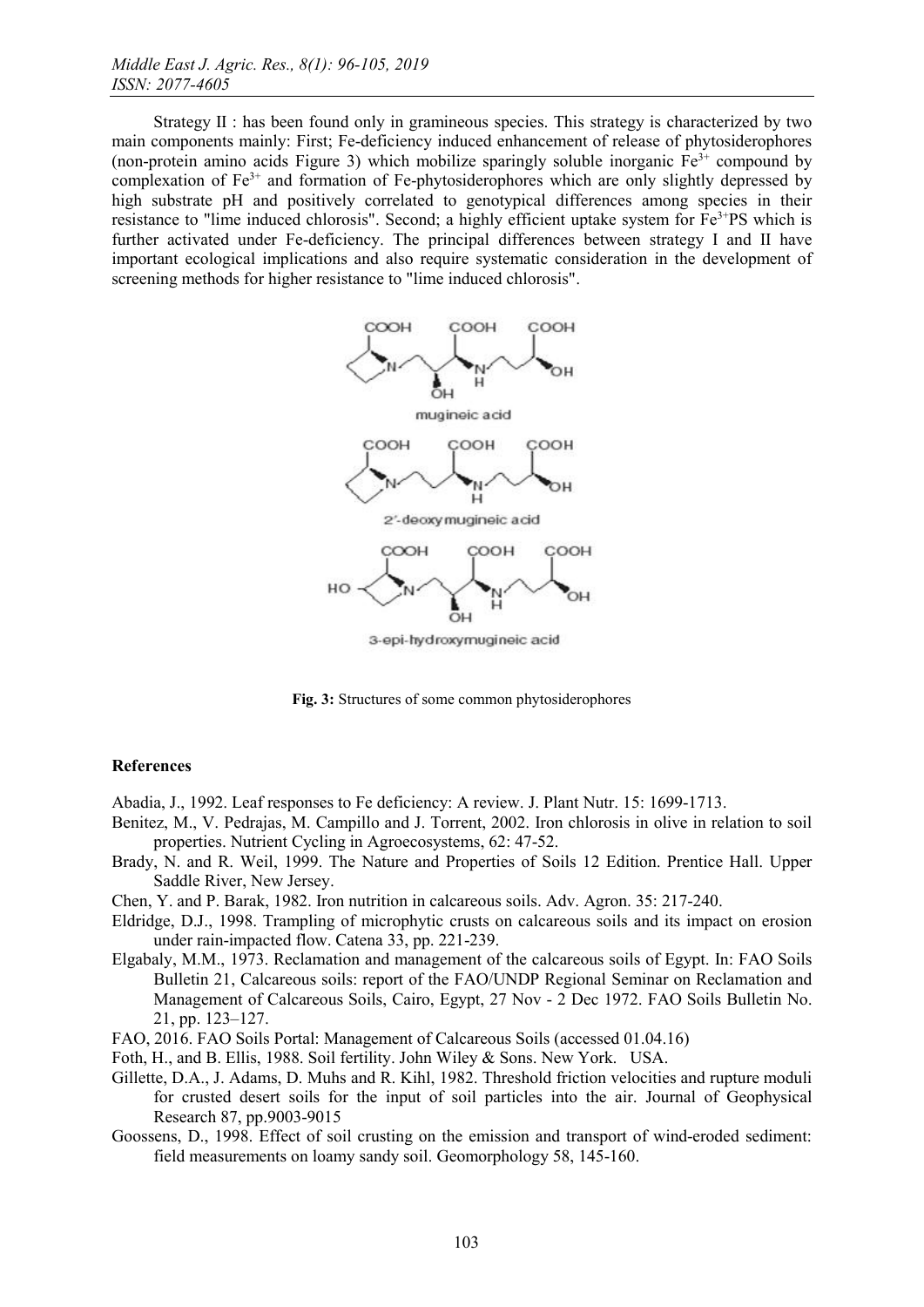- Hedley, M. and M. McLaughlin, 2005. Reactions of phosphate fertilizers and by-products in soils. In: Sims, J. T., Sharpley, A. N. (eds) phosphorus: Agriculture and Environment. American Society of Agronomy, Madison, Wisconsin, 181-252.
- Heredia, O., L. Giuffre and R. Rotondaro, 1997. Adsorbed phosphorus: Relation with Bray and Olsen P in Great Groups of soils in Buenos Aires Province. Revista-de-la-Facultad-de-Agronomia-Universidad-de-Buenos-Aires. 17(3): 253 – 262.
- Hillel, P., 1986. Biochemistry of Fern Spore Germination: Protease Activity in Ostrich Fern Spores. Plant Physiol. 1986 80: 992-996.
- Imas, P., 2000. Integrated Nutrient Management for Sustaining Crop Yields in Calcareous Soils pp: 1- 21. In: GAU-PRII-IPI National Symposium on: Balanced Nutrition of Groundnut and other Field Crops Grown in Calcareous Soils of India. International Potash Institute.
- Indiati, R., E. Coppola, and A. Buondonno, 1999. Changes of soil phosphorus availability in Italian Allisols as estimated by short-term soil phosphorus equilibration procedures using Olsen, Mehlich 3 and paper-strip methods. Commun Soil Sci. Plant Anal., 30: 983-997.
- Jackson, R., and L., Erie. 1973. Soil and Water Management Practices for Calcareous Soils. In: FAO Soils Bulletin 21 - Calcareous Soils. Food and Agriculture Organization of the United Nations, Rome.
- Khalefa, A.M., 2007. Response of maize to application of microbial activator, sulphur and phosphotus to maize grown on a calcareous soil. J. Biol Chem. Sci., vol. 2 (2): 165-188.
- Kosegarten, H., G., Wilson and A. Esch, 1998. The effect of nitrate nutrition on iron chlorosis and leaf growth in sunflower (*Helianthus anmus* L.) Eur. J. 8: 283-292.
- Lemos and Lutz, 1957. Soil crusting and some factors affecting it. Soil Sci. Am. Proc., 21, pp.485- 491.
- Leytem, A.B. and D.T. Westermann, 2003. Phosphate sorption by Pacific Northwest calcareous soils. Soil Soci., 168: 368-375.
- Lindsay, W., 1995*.* Chemical reactions in soils that affect iron availability to plants. A quantitative approach. In: J. Abadia (Ed.) Iron Nutrition in Soils and Plants Kluwer Academic Publishers, pp 7-14.
- Loeppen, R., and C., Hallmark. 1985. Indigenous soil properties Influencing the availability iron in calcareous soils. Soil Sci. Soc. Am. J. 49: 597-603
- Loeppert, R., and D., Suarez, 1996. Carbonate and gypsum. In: D.I.,. Sparks, A. L. Page. F.A. Helmke, R.H. Loeppert, P.N. Soltanpour, M.A. Tabatabai. C.T. Johnson and M.E. Sumner (eds.) Methods of Soil Analysis. Part 3 Chemical Methods. SSSA Special Publication No. 5. Madison. WI, pp. 437-474.
- Marschner, H. and V. Romheld, 1995. Strategies of plants for acquisition of iron. Plant and Soil. 165: 261-274.
- Marschner, H., 1995. Mineral Nutrition of Higher Plants. Academic Press, London
- McLaughlin, M.J., E. Lombi B.Holloway, C. Johnston, D. Brace and R. Armstrong, 2003. Reaction of granular and fluid products in calcareous soils. Fluid from proceeding phoenix, (Fluid Fertilization Foundation).
- Pal, D.K., Balpande, S.S. and P. Srivastava, 2001. Poly-genetic Vertisols of the Purna Valley of central In-dia. Catena 43, 231-249.
- Pant, H., and P. Warman, 2000. Phosphorus release from soils upon exposure to ultra-violet light. Comm. Soil Sci. and Plant Anal., 31(3-4): 321-329.
- Pothuluri, J., D. Whitney and D. Kissel, 1991. Residual value of fertilizer phosphorus in selected Kansas's soils. Soil Sci. Soc. Am. J., 55: 399-404.
- Prasetyo, B.H., S. Rituing, and A.B. Siswanto, 2001. Relationships between soil chemical properties and phosphate sorption from some soil types J. penelition dan pengembangan pretanian, 20: 131-137 .
- Rahmonov, O., A. Czylok and R. Simanauskiene, 2006. The significance of biological soil crust in regeneration ecosystems of anthropogenic bare sand. Anthropogenic aspects of landscape transformations 4. pp. 88-95.
- Rajot, J.L., S.C. Alfaro and A. Gaudichet, 2003. Soil crusting on sandy soils and its influence on wind erosion. Catena 53, pp. 1-16.